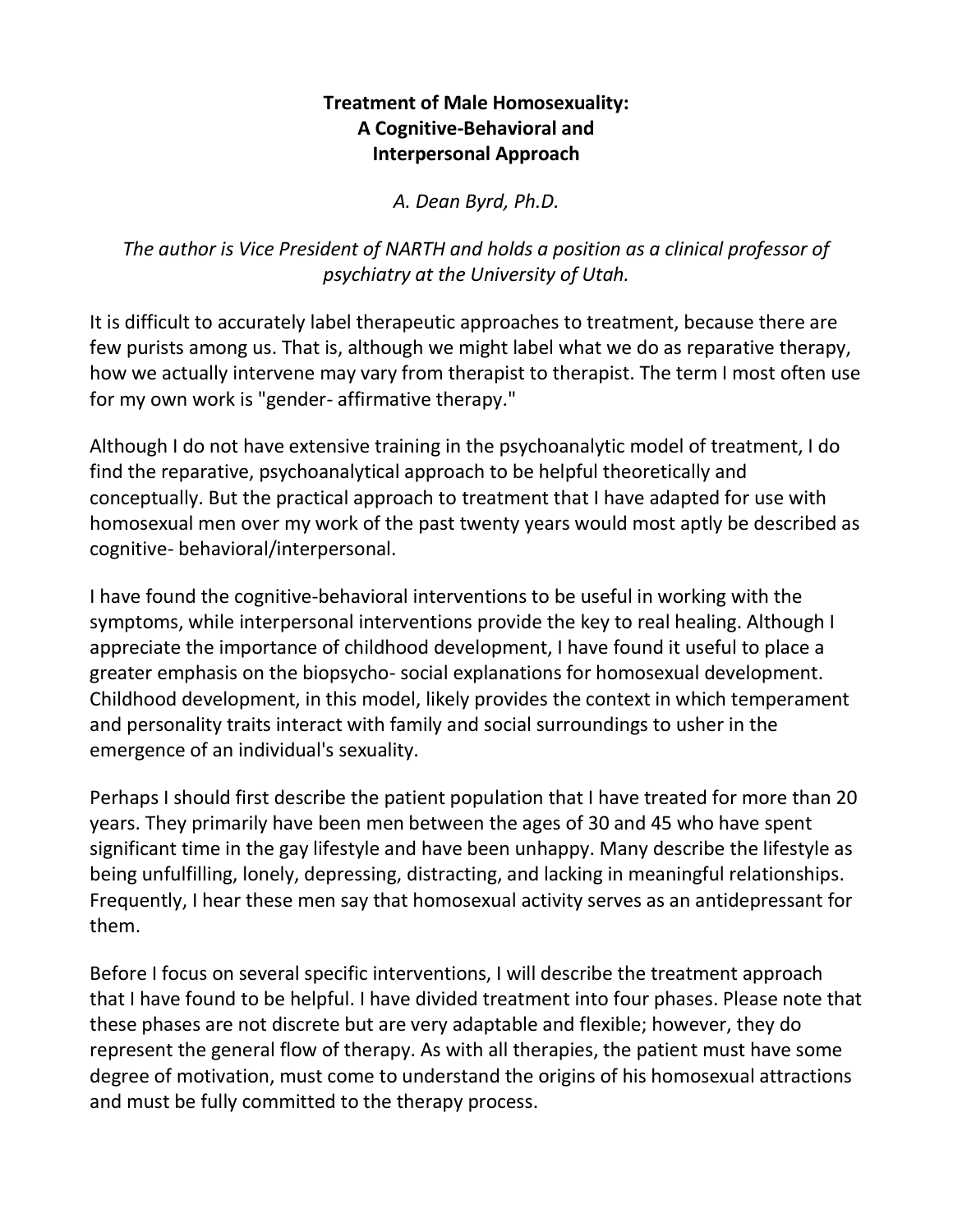#### **PHASE I**

The prerequisites noted above are determined during the first phase of treatment. During this phase, a thorough assessment is completed, taking into account the possible presence of psychological disorders that may co-exist with homosexual struggles.

I frequently find varying degrees of narcissism, dependency, hysteria, anxiety, and depression. A social/sexual history is a "must" during this phase and is routinely completed. I always conduct the sexual history in the contest of the social history because I want the patient to conceptualize his struggle in this perspective. For many, this provides a new look at an old struggle.

Emphasis during this phase is placed on the patient's global, social and emotional functioning and does not focus narrowly on the patient's homosexuality. Frequently, information is shared about the origins and treatment of homosexuality and questions are entertained about change and "cure." Journaling begins in this phase and is used throughout the treatment process.

#### **PHASE II**

Phase II is characterized by a strong behavioral approach. The goal of this phase of therapy is to help patients organize and stabilize their lives. A clear majority of these men are "out of control." Efforts are made through behavioral strategies to help them gain some control. In this phase, behavioral control is viewed as a prerequisite to behavioral change. Patients are helped to set behavioral goals to improve socially, intellectually, spiritually, emotionally, physically, and sexually. Specific interventions might include monitoring, reinforcement strategies, distraction, modeling, response inhibition and paradoxical strategies. The individual is empowered through selfcontrol. The establishment of control, experience of success and some degree of stability are important in this phase of treatment.

#### **PHASE III**

Phase III focuses on interrupting homosexual arousal patterns. The emphasis during this phase of therapy is to help the patient explore, interrupt and eventually break the homosexual arousal processes. During this phase of treatment, the focus shifts from a behavioral to a cognitive emphasis. Cognitive interventions such as relaxation and guided imagery are used to help patients become more aware of and gain control over their cognitions, fantasies and feelings.

Interventions such as emotional tracing, defragmentation, and discrimination of feelings are employed to interrupt the neuro-psychological processes. Many of these men have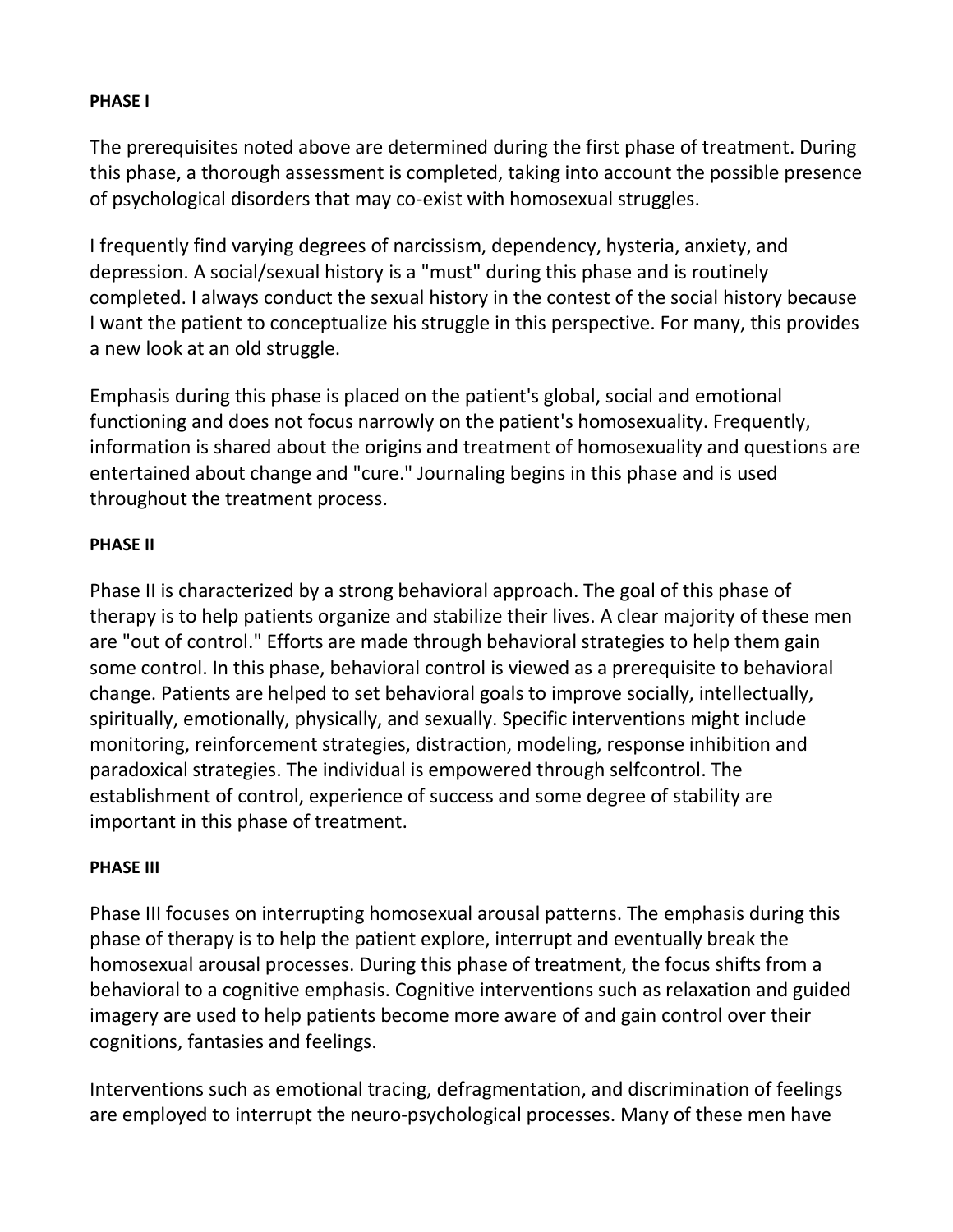sexual addictions and emphasis is placed on correcting faulty belief systems, breaking myths, expanding options for being nurtured, handling anxiety and developing a lifestyle that is congruent with personal values. Patients are taught how to ask for help and how to develop self-affirmations.

### **PHASE IV**

During Phase IV of treatment, a combination of individual, group and family therapy approaches may be used depending on the needs of the patients. The emphasis during this phase of treatment is quite affective and interpersonal and is geared at helping patients better understand and engage in the appropriate relationship process (i.e., friendship, non-sexual intimacy with men).

Problems with intimacy, self-worth, self-love, love of others, love of God, defensive detachment, distortions (unequal relationships with men as well as intensity in relationships), developing non-erotic support systems with men, assertiveness, anger (with men and women), masculinity, guilt, shame, loneliness and abandonment are explored and resolved in a group therapy context.

Frequently, during this phase, I introduce each patient to a married couple to function as special companions. Desired outcomes include the absence of homosexual behavior, reduction or elimination of homosexual attractions, a sense of congruence or inner peace resulting from integration, and development of comfortable and appropriate relationships with men and women. Spiritual (not religious) interventions are frequently used in this phase (although they may be employed in the other phases, too.)

Now, with this summary, I would like to briefly describe several of the interventions noted above.

- Journaling
- Emotional tracing
- Defragmentation
- Spiritual interventions

#### *Journaling*

Journaling is a useful way of helping homosexual men clarify their thought processes, experience and release their feelings, and generally explore issues in their lives. Instead of letting thoughts buzz around in their head, they make journal entries.

Initially, in the process, most of these men use journaling as a way to monitor their homosexual thoughts, fantasies and attractions. This awareness frequently results in a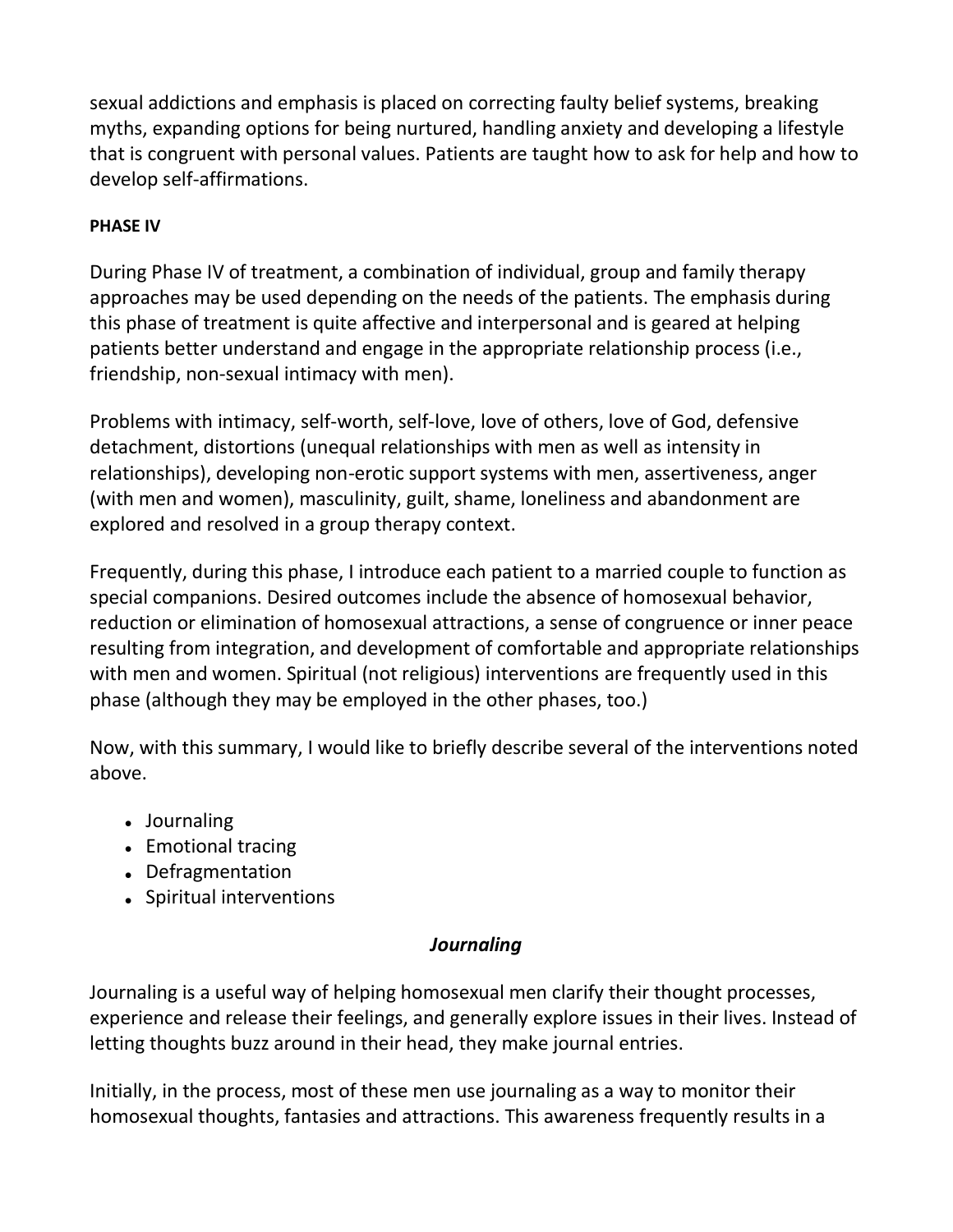decrease of homosexual attractions. Later, journaling becomes a form of self-help as they are able to make connections, make shifts in perception and confront distortions.

Patients typically purchase two notebooks. Journal entries are made in the first book and given to the therapist for comment. They begin entries in the second notebook which is exchanged with the therapist during the next session. I make fairly extensive notes for them to consider.

One advantage to journaling is that it not only encourages greater involvement in the therapy process but empowers the patient to address significant issues regarding his struggles. At the end of the treatment, the patient edits the journals and this edited version is uses as a means of relapse prevention.

## *Emotional Tracing*

Homosexual activity represents, symbolically or otherwise, attempts to meet legitimate needs. Many of these men are affectively governed and are quite reactive as they attempt to meet these needs through the eroticization of same-sex relationships. Many have a talent for histrionics. Emotional tracing is an intervention that is designed to identify and appropriately respond to primarily emotional needs. I simply ask them to explore what they were feeling prior to the homosexual attraction. Oftentimes, they report feelings of boredom, depression or anger, the latter most often being a reaction to hurt, pain, fear or frustration. I will have them re-experience these earlier feelings, and explore their origins. Frequently, this process helps them to clarify the origins of their homosexual attractions and results in a diminishing of these attractions.

#### *Defragmentation*

This intervention is related to emotional tracing but is more active. Its purpose is to assist in the de-eroticization of same-sex relationships. Van den Aardweg talks about the psychology of envy as central to the struggles of homosexual men. Homosexual men eroticize that which they are not identified with. Many of these men whom I have treated have multiple partners, with no ongoing relationships. Oftentimes, free-floating anxiety attaches itself to particular, desired characteristics. These men do not deal with other men, heterosexual or homosexual, in a holistic or complete way. I suspect that this is one of the reasons for the instability of their relationships. It's like incompleteness struggling with incompleteness.

The defragmentiaton process addresses the issue of fragmenting or incompletely dealing with others which I reflect back to them. It works this way: in an individual session, I will often ask that they focus on a past relationship and examine their attraction. This attraction is often focused on a particular trait or characteristic with which they are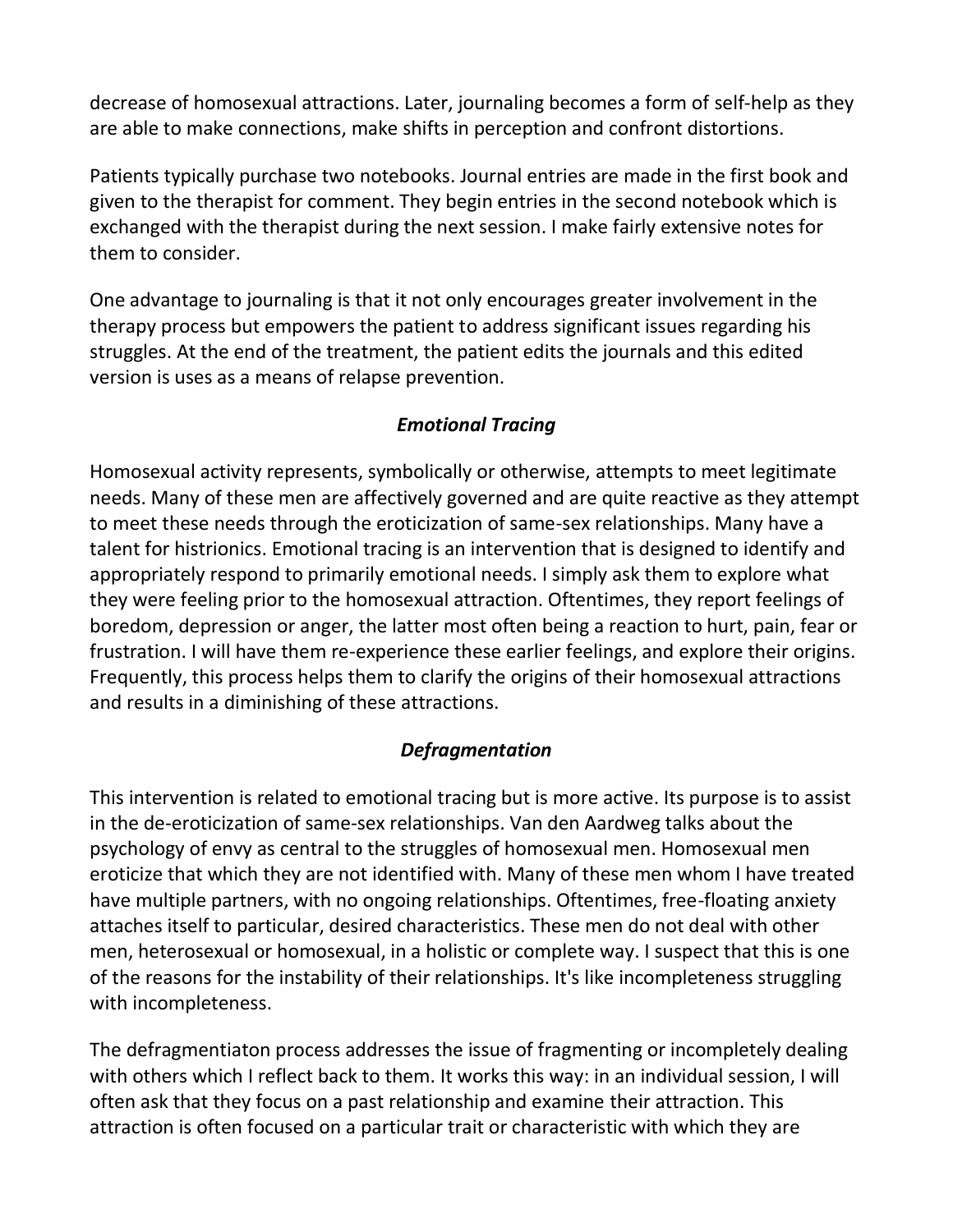unfamiliar, they view as lacking in themselves or which they regard with simple envy. Most often these envied characteristics are perceived masculine traits.

I have them explore other traits, both physical and otherwise, so as to deal with this man in a holistic way. Questions such as, "What were his other physical traits?" "What was he like as a person?" are aimed at surfacing the emotional needs particularly as they relate to intimacy issues.

The need to get close to another man can be met without sexualizing that man. This intervention helps the client to equalize the relationship and focus on mutuality to develop non-erotic relationships with significant heterosexual men.

## *Spiritual Intervention*

Aclear majority of men I have treated have a deep sense of disconnectedness. They feel an alienation from God. Freud indicated that God was an extension of the father figure. This seems to hold true for these men's own view of God. When describing their relationship to a Deity, many of these men describe a "mean-spirited Santa Claus" image. There is a certain fear of God.

Individuals in positions of authority such as ecclesiastical leaders often unwittingly trigger feelings of anxiety and resultant responses of fear and detachment. I work very closely with ecclesiastical leaders who often provide father/son nurturing relationships for these men. Such relationships are very valuable in addressing issues such as forgiveness.

Specific spiritual interventions include:

- The personalizing of scriptures.
- Imagery involving God as a loving, caring father whose love is unconditional.
- Older, wiser self scenario. Service to others. Particularly, this intervention helps these men learn to give. They often feel unworthy to give of themselves. They often report wanting to feel that they are "acceptable to God."

Spiritual interventions help these men enjoy the process of discovery and to articulate the true self, their core values, and the basic purpose of life and to develop their spiritual nature to its greatest fulfillment. Such interventions help them clarify and trust their deepest values in a quiet way through attentive contemplation and mediation.

These interventions also allow these men to commit to their values and to identify with them in the present tense, and to find the strength to live by them. I help them to visualize themselves doing well and, through regular meditation, doing well comes to feel natural. Many of these men report experiencing love, joy, peace and fulfillment and help